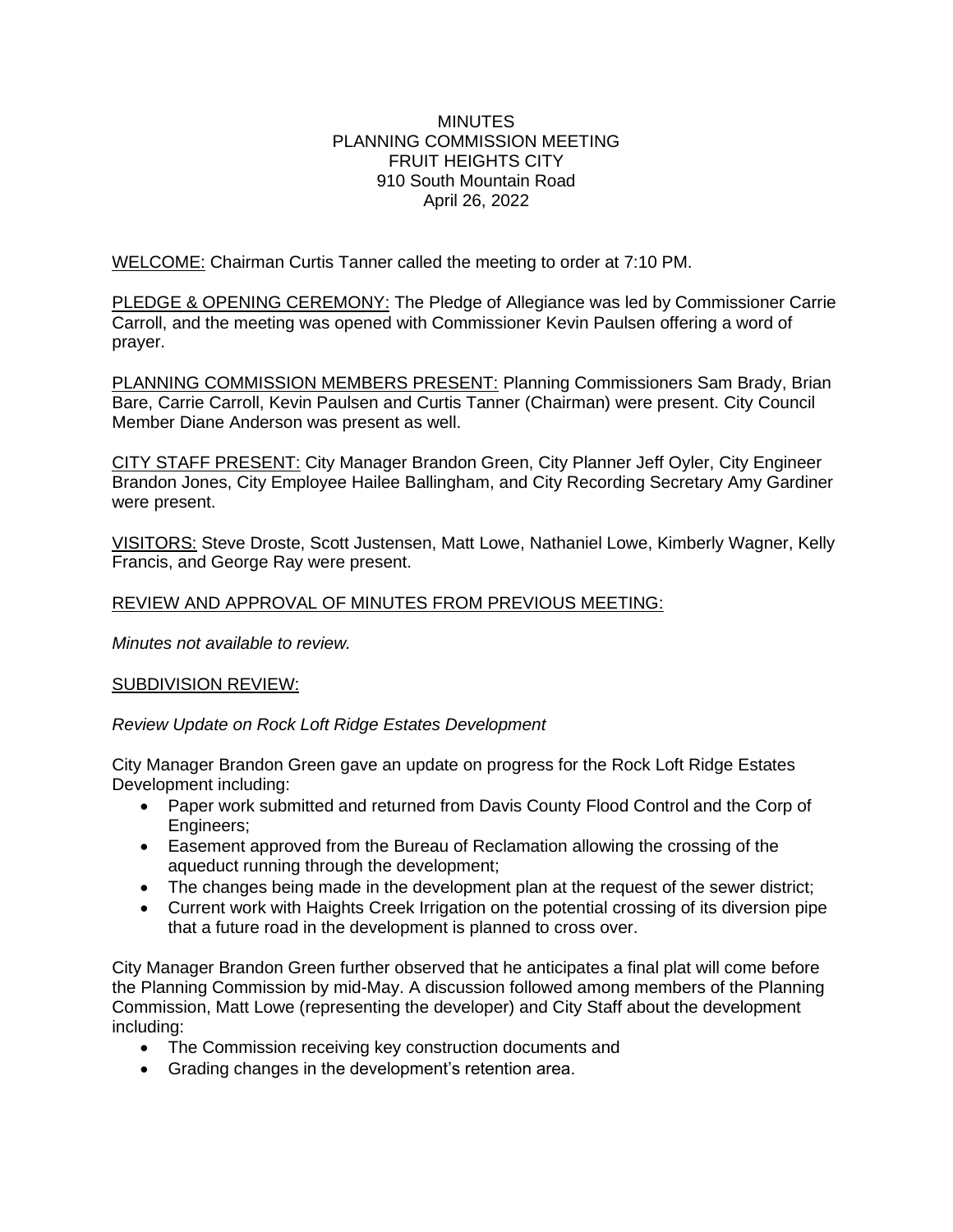# OTHER BUSINESS:

#### *Review/Discuss/Approve/Deny Final Review of the Water Efficient Landscape Ordinance and Review/Discuss/Approve/Deny Request to Participate in the "Flip the Strip" Program*

The Planning Commission received a copy of the proposed Water Efficient Landscape Ordinance prior to the meeting. The Planning Commission had previously been given the opportunity to suggest any needed changes to the Ordinance. City Manager Brandon Green explained that the Ordinance is expected to be adopted and included in the City's General Plan. He also explained the following:

- There will be opportunities to change or modify it moving forward.
- The Ordinance mostly addresses the Rock Loft Ridge Estates Development.
- The Ordinance also includes re-landscaping of existing properties.
- The Ordinance will allow residents to qualify for the "Flip the Strip" program.

City Planner Jeff Oyler discussed developments being allowed to water landscapes with culinary water. City Manager Brandon Green said that properties located above a specified elevation will be allowed to use culinary water for landscape watering, which is a change to the existing ordinance prohibiting such watering. City Manager Brandon Green noted the elevation requirement for using culinary water for landscape watering is not currently in the draft ordinance but would fit well in Section 9.

Chairman Curtis Tanner led a discussion among Commission members and City staff about definitions found in the proposed ordinance including hardscape and solid surface decks. He also recommended developing a good list of drought resistant plants. City Manager Brandon Green confirmed that this ordinance will affect all new building permits in the City as well as anyone who wants to re-landscape existing property.

City Manager Brandon Green next explained the "Flip the Strip" program. Residents would be encouraged to remove the section of grass between the sidewalk and curb and replace it with water wise plants or xeriscape it completely in exchange for some reimbursement of the cost of replacement.

The Planning Commission and City Staff discussed elements of the program including:

- Weber Basin is administering the State's money for the "Flip the Strip" program;
- No sprinkler spray heads would be permitted —just drip systems;
- Whether concrete or other products would be permitted to replace grass;
- Recognizing the program does not include the full reimbursement cost but a percentage: and
- The required training for residents from Weber Basin to qualify for the "Flip the Strip" program.

The Planning Commission and City staff then continued to discuss the proposed Water Efficient Landscape Ordinance including:

- Weber Basin's restrictions and fines;
- Actions that may be taken by the City for overuse of culinary water;
- Filling of swimming pools;
- A document being prepared for residents about the use of culinary water; and
- The City's need to stay under the purchased amount of culinary water.